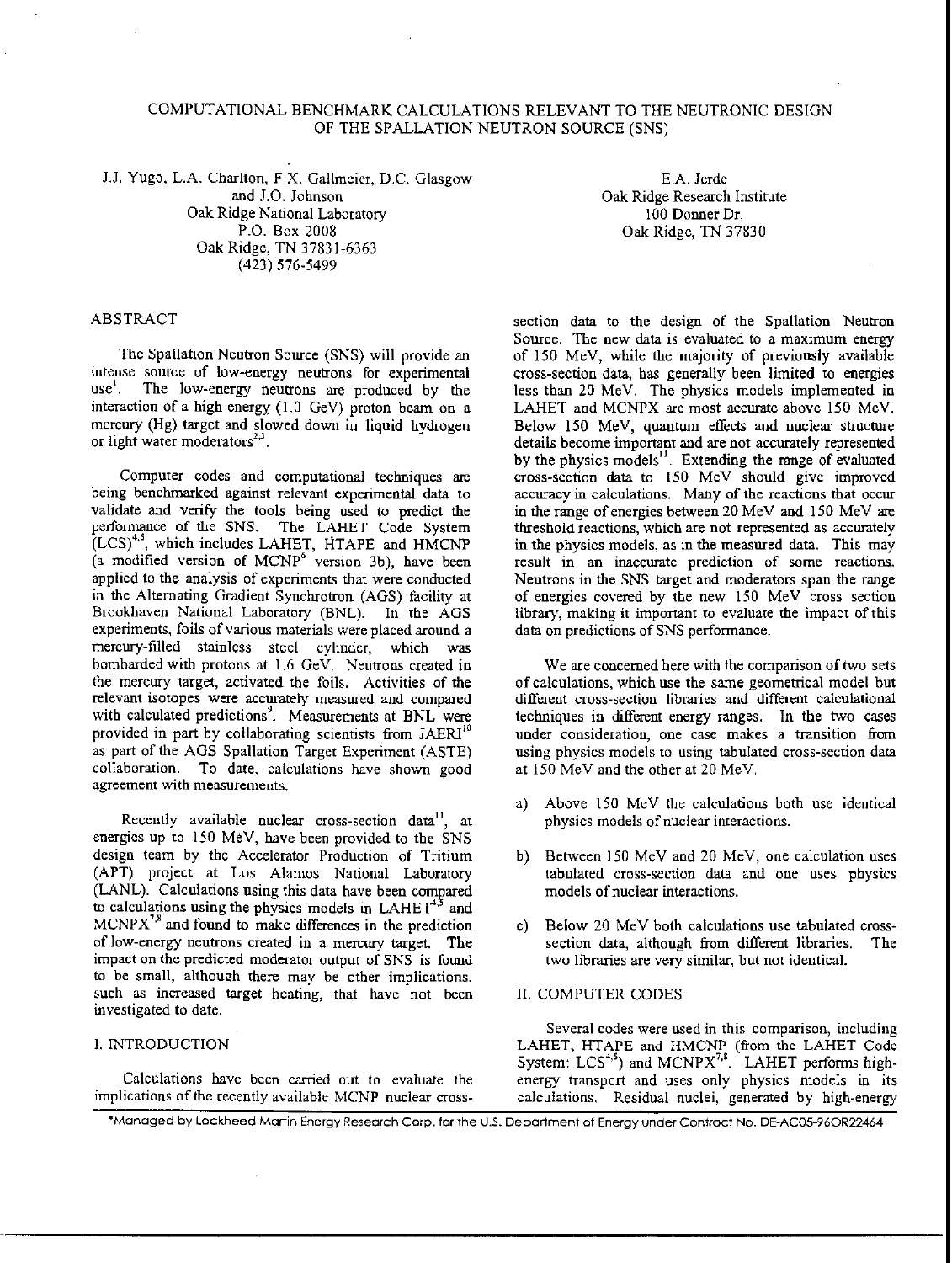neutrons, are written to a file by LAHET, and translated by HTAPE into a readable format. Low energy neutrons are written to a file and read by HMCNP, which performs the low-energy neutron transport below 20 MeV. using tabulated cross-section data. MCNPX combines the capabilities of LAHET, to perform high-energy particle cansport calculations. and MCNP", to perform low-enagy neutral particle transport. MCNPX uses tabulated nuclear cross-section data below a specified "cross-over" energy, appropriate for the particular cross-section data set. and uses physics models above the cross-over energy. In these calculations the cross-over energy was set to either 20 MeV or 150 MeV. Above the cross-over energy, the same physics models were used by LAHET and MCNPX for all calculations. Calculations using the LAHET-HMCNP calculation sequence Cannot use cmss-section data from the LA150 library, because the data format is incompatible with HMCNP.

# III. MERCURY CROSS-SECTION DATA

To isolate the effect of the mercury cross-section data. only mercury and void space were used in the simple target model. For the comparison. natural mercury cross-section data (80000,40c), evaluated below 30 MeV, was used from the ENDL92 library" and the appropriate mix of mercury isotopes  $(80196.23c, \ldots, 80204.23c)$  were used from the new 150 MeV LA150 library". Although the ENDL92 library was evaluated below 30 MeV, it has been used, in our calculations. with a cross-over energy of 20 MeV to be consistent with the cross over energies of other isotopes that were used in similar cases. Hereafter in this report, we will refer to these cross section libraries as the ENDL92 library and the LA150 library, implying associated crossover energies of 20 MeV and 150 MeV respectively. The ENDL92 mercury cross-section data has been used in many previous transport simulation calculations for SNS. Comparing total neutron cross-section data for mercury from the ENDL92 library and the LA150 library we see very little difference below 20 MeV, except in the resonance region where the two libraries agree only qualitatively.

## IV. SIMPLE MERCURY TARGET MODEL

#### A. Geometric Model

A simple geometrical model of a cylindrical mercury target was consrmcted to evaluate the differences in predicted neutron flux in calculations with tabulated crosssection data from the ENDL92 and LA150 Libraries. In this comparison, the Monte Carlo radiation transport code. MCNPX was used for all calculations. Above the erossover energy, the LAHET physics models were used. The geometric model consists of a cylindrical target of mercury and an axially impinging beam of I GeV protons. The proton source in this case is a uniform, circular crosssection, monoenergetic beam of 1-cm radius. Cases were evaluated with mercury target radii of 2, 5, 10 and ZO-cm.

The mercury target was segmented axially, for tallying of the neutron flux. to obtain an axial profile. Tallies d volume averaged neutron flux in each axial segment of the target were compared.

#### B. Simple Target Simulation Results

The predicted total neutron flux. as a function of axial position in the mercury target. for various target radii, is shown in Fig. 1. At the smallest target radius, the predicted difkences in neutron flux are insignificant. As the mercury target radius is increased, the predicted flux differences increase. The percentage increase in total neutron flux using tabulated cross-section data from the LA150 library, ranged up to 30% and is shown in Fig. 2.







In geometric models with small dimensions, neutrons produced by the initial collisions of protons with mercury atoms escape almost immediately from the system without undergoing additional interactions. Since only a relatively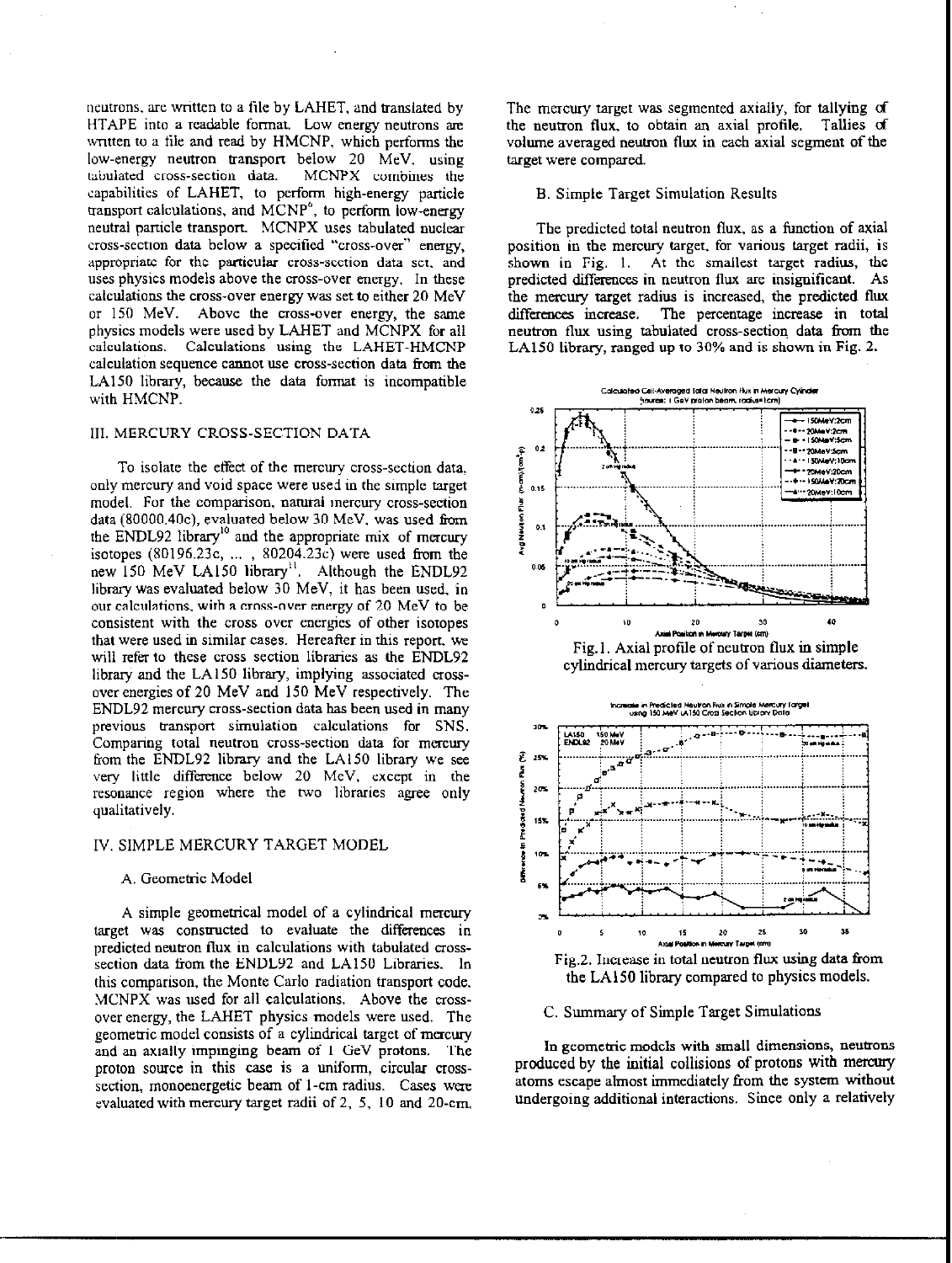small number of the neutrons undergo secondary reactions. the differences between calculations using tabulated cross section data and using physics models are expected to be of the order of the statistical uncertainty. As the radius of the mercury target is increased, neutrons produced in the center of the mercury travel longer distances before escaping from the system. thereby increasing the number of secondary reactions. For these cases the model for nuclear interactions in the range of energies of  $20-150$  MeV becomes more important.

Figs. 3-6 show the neutron spectra in each of the four cases at a location roughly corresponding to the axial peak in neutron flux for all cases which were evaluated. Only results up to 100 MeV are plotted since above this range the two calculations give virtually identical results.







Fig.4. Neutron flux in 5-cm radius mercury target.

We see that most of the differences in predicted neutron flux occur at energies between about 100 eV and 100 keV. Above IO MeV differences are within the statistical uncertainty, regardless of the cross-section data used. We see also that the differences between predictions arc principally on the low-energy side of the peak in the spectrum. Depending on the diameter of the mercury

targeL using the new cross-section data resulted in predictions of up to 30% higher total neutron flux, and up to a factor of 6 higher flux at particular energies, than was predicted using physics models and cross-section data limited to 20 MeV. To further quantify the differences predicted by using the I50 MeV cross-section data, additional tallies of neutron flux, leakage or heating would be needed in other regions of the geometrical model.



Fig.5. Neutron flux in 10-cm radius mercury target.





Given that the simple mercury target model predicted differences in neutron flux and spectrum, when using the 150 MeV cross-section data compared to physics models, another set of test cases were evaluated using a recent model of the SNS target and moderator region, shown in Fig. 7. The cases represent possible moderator options for SNS and were evaluated to assess the potential impact in a realistic geometry. In the SNS model there are four moderators, two in the upstream position, closest to the proton beam source ('Upstream' designation), and two in the downstream location ('Downstream' designation). Moderators located above the path of the proton beam ('Top' designation) are liquid hydrogen moderators and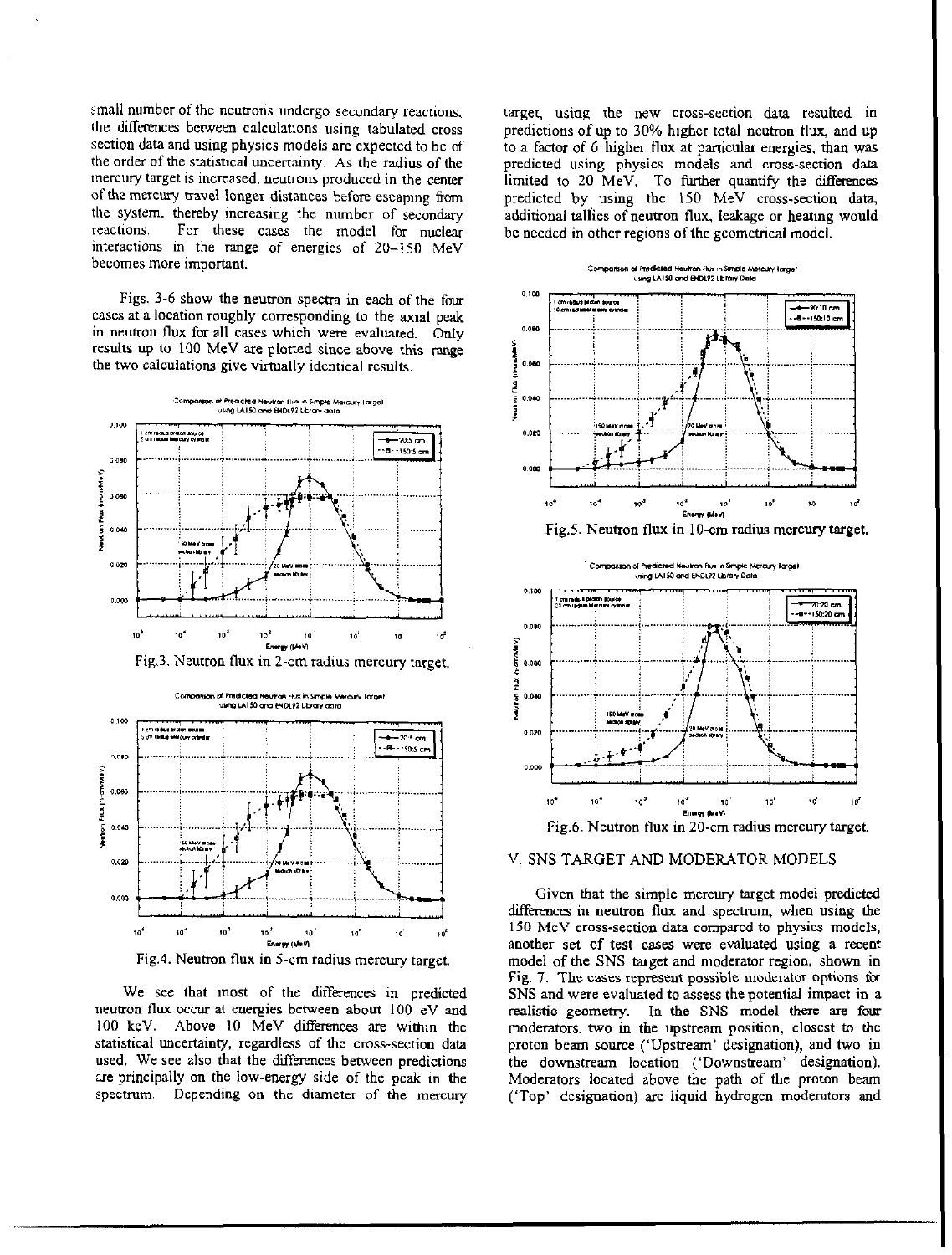moderators located below ('Bottom' designation) are ambient water moderators. For each of these, cases were evaluated with de-coupling and poison layers included ('De-coupled' designation) and with the de-coupling and poison materials replaced by void space ('Coupled' designation). In this comparison. the only measure of difference between calculations is the tabulation of leakage from the moderator face into a beam tube. Additional tallies of neutron flux or heating would be desirable to quantify differences.

## A. De-Coupled Moderator Output

De-coupled moderators are surrounded by cadmium sheets (de-coupler) and divided by gadolinium foils (poison), for which there are no cross sections available in the LA150 library. In this comparison, they were both replaced with <sup>199</sup>Hg, which also has a large thermal neutron absorption cross-section, very similar to cadmium. The density was increased to compensate for differences in neutron thermal absorption cross-section between <sup>199</sup>Hg and the normal de-coupling and poison materials. A density increase factor of 1.96 was applied to  $\mathrm{^{139}Hg}$ . Howeve <sup>199</sup>Hg has a much smaller thermal absorption cross-section than gadolinium and in this case the number density was increased by a factor of 21 to equate the macroscopic thermal neutron capture cross-section.



Fig. 8. Comparison of predicted neutron leakage from a de-coupled hydrogen moderator.

Figs. 8 and 9 show the predicted leakage from a decoupled hydrogen moderator, in the top-upstream location, and a de-coupled water moderator, in the bottom-upstream location, using the LA150 and ENDL92 libraries. For both cases, the largest difference was 10% or less in regious where the statistical uncertainty was small. The additional low-energy neutrons, predicted in the simple mercury target model, are likely produced here also but are lost through absorption in the mercury. They may however, contribute to heating or other effects in the target, even though they do not appear in the leakage from the moderators.



Fig. 9. Comparison of predicted neutron leakage from a de-coupled water moderator.

### B. Coupled Moderator Output

Another set of cases simulated the SNS with coupled moderators by replacing the de-coupling material (cadmium) and poison material (gadolinium) by void space. Figs. 10 and 11 show the predicted leakage from a coupled hydrogen moderator, in the top-upstream locatiou and a coupled water moderator, in the bottom-upstream location. As in the de-coupled moderator cases, coupled moderators showed only small differences, when simulated using the LA150 library rather than physics models. In coupled moderator cases, the overall leakage is higher than in de-coupled moderator cases due to the absence of the absorbing cadmium and gadolinium layers.



Over the majority of the energy spectrum below 1.0 GeV, the moderator leakage calculations, using the LA150 cross-section data rather than the physics models, arc nearly identical. Virtually no differences are seen in moderator leakage above  $1$  eV and generally the differences are within the statistical uncertainty. In other simulation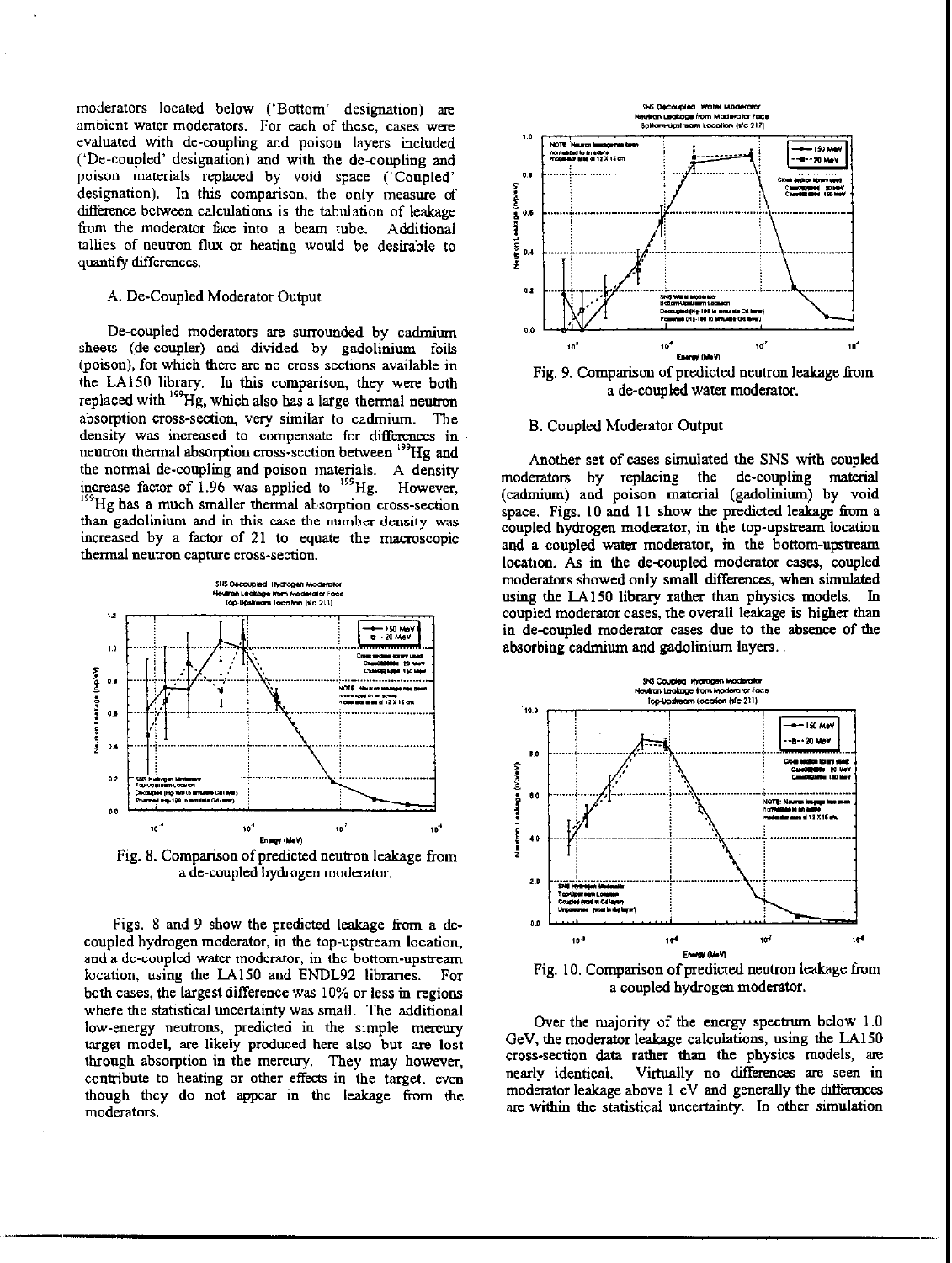situations, or with other energy ranges of interesr, the LA150 cross section library may. however, result in differences that are quite important.





## C. Summary of SNS Simulation Results

## VI. AGS EXPERIMENTS

### A. Introduction

At the Alternating Gradient Synchrotron facility at Brookhaven National Laboratory experiments have been carried out to measure the radioactive nuclei formed in a set of foils irradiated by neutrons generated in a macury spailation source<sup>-...</sup>. The results of these experiments have been used to benchmark the calculational techniques being used in the design of the Spallation Neutron Source. In the AGS experiments, foils of various materials were placed around a mercury-filled stainless steel cylinder, which was bombarded with protons at 1.6 GeV. Neutrons created in the mercmy target activated the foils. Activities of the relevant isotopes were accurately measured and of the relevant isotopes were accurately measured and<br>compared with calculated predictions<sup>9</sup>. The AGS experimenral team used multiple methods to determine the proton beam intensity and profile<sup>10</sup>. After irradiation, the foils were analyzed with gamma ray spectroscopy to determine the number of nuclei generated in each foil during the experiment. In the benchmarking calculations, the LAHET Code System was used to predict the number of specific reactions in each metal foil due to neutron bombardment.

## B. Benchmark Calculations of AGS Experiments

The AGS geometrical model consists of a stainless steel cylinder, IO-cm in radius, tilled with natural mercury. The incident proton beam is 10-cm in radius with a parabolic radial intensity profile at an energy of 1.6 GeV. Metal foils  $2$ -cm  $x$   $2$ -cm  $x$   $0.1$  cm are located near the surface of the target along its length. Simulations were

done with foils represented discretely and also with foils represented as annular rings around the target. The annular model gave much better statistical results because the foils experienced about 30 times more neutron flux for the same incident proton beam. The 1.6 GeV proton beam in the experiment was estimated to contain  $3.7 \times 10^{13}$  protons. Schematic, transverse cross-sections of the two geometry options are shown in Figs. 12a and 12b. An axial cross section is shown in Fig.  $13$ .



Fig. 12 Schematic transverse cross-sections of (a) annular and (b) discrete AGS foil models.

#### C. Analysis Technique

Calculations were done. using the LAHET Code System to predict activation products in the foils. MCNP reaction cross section data did not exist for all reactions which were studied experimentally. To obtain sufficiently good statistics, 500,000 particle histories were used in the final calculations using the annular model, giving average uncertainties of a few percent.

LAHET was used to calculate high-energy reactions from the proton beam interaction in the mercury and the high-energy neutron reactions in the metal foils resulting in<br>the creation of radioactive nuclei. Residual nuclei. the creation of radioactive nuclei. generated by high-energy neutrons, are written to a tile by LAHET, and translated by HTAPE into a readable format Low energy neutrons are written to a file by LAHET and read by HMCNP, which performed the low-energy neutron<br>transport calculations. After completion of the After completion of the calculations, the high-energy contribution to the residual nuclei, from LAHET, and the low-energy contribution from HMCNP, were combined manually to obtain the total foil activation for each foil material, in each location.

LAHET calculates the total number of residual nuclei for each cell (nuclei / source particle). MCNP calculates the production rate. of specific isotopes in each cell  $(nuclei/cm<sup>3</sup>/source$  particle). To combine the results of the low- and high-energy parts of the calculation, we divide the LAHET result by the volume of the foil in the model to put it into the same terms at the MCNP result. These two parts are summed to obtain the total isotope production rate / source particle. The proton beam source was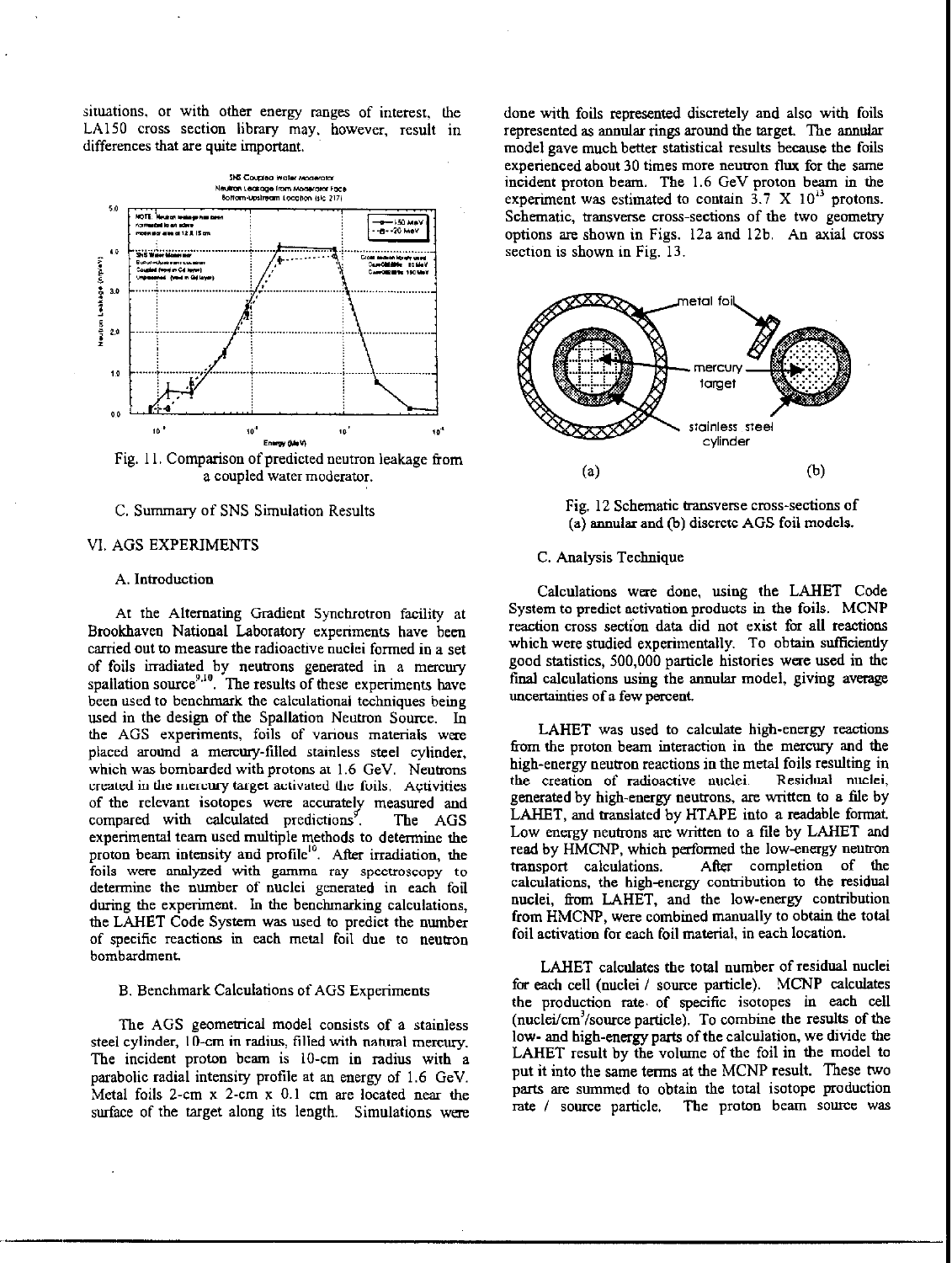determined experimentally<sup>10</sup>. The total number of 1.6 GeV protons delivered to the target during the experiment is  $\mathbf{I}$ estimated to be  $3.7 \times 10^{13}$  protons. The total isotope production rate is multiplied times the actual foil volume times the source (total number of protons) and multiplied by the decay constant of the particular isotope to get the  $\frac{1}{\sqrt{2}}$ activity of the foil in Becquerels.

## D. AGS Simulation Results

For the purposes of this study, selected foil materials and nuclear reactions were compared. The principal matenals that were compared. were cobalt and nickel, although iron and bismuth were also simulated early in the study. Figs. 14-15 show the comparison of predicted and measured activities for (n,p) and (n,d) reactions in nickel foils. Differences in predictions and measurements were generally less than a factor of 2. The comparison of results for  $(n,p)$  and  $(n,2n)$  reactions in cobalt foils are shown in Figs. 16-17, respectively. Cobalt foils showed somewhat less agreement than nickel, although the general behavior was reproduced well.



Fig. 14. Comparison of predicted and measured activity in a nickel foil due to  $(n,p)$  reactions.



Fig. 15. Comparison of predicted and measured activity in a nickel foil due to  $(n,d)$  reactions.







Fig. 17. Comparison of predicted and measured activity in a cobalt foil due to (n,2n) reactions.

## E. Discussion of AGS Simulation Results

The majority of the simulations reproduced experimental results quite well, considering the simplicity of the model. Experimentally measured activities were almost universally somewhat greater than calculated values, but whether this is due to differences in the experimentally-determined proton source term, or due to hack-scatter that was not included in the simulations, is not known. For both nickel and cobalt foils, the calculations deviate slightly more from measurements at the furthest downstream foil location, suggesting that the measurement may have been perturbed by 'cud effects' in the experimental arrangement. Nearby equipment and structures, which could cause back-scatter, were not included in this simulation model. These include a stainless steel target enclosure, a steel lift-table and nearby concrete floor and walls. The 150 MeV cross-section data, discussed earlier, more accurately represents the interaction events in the critical range of energies for the events of interest and might have improved the agreement d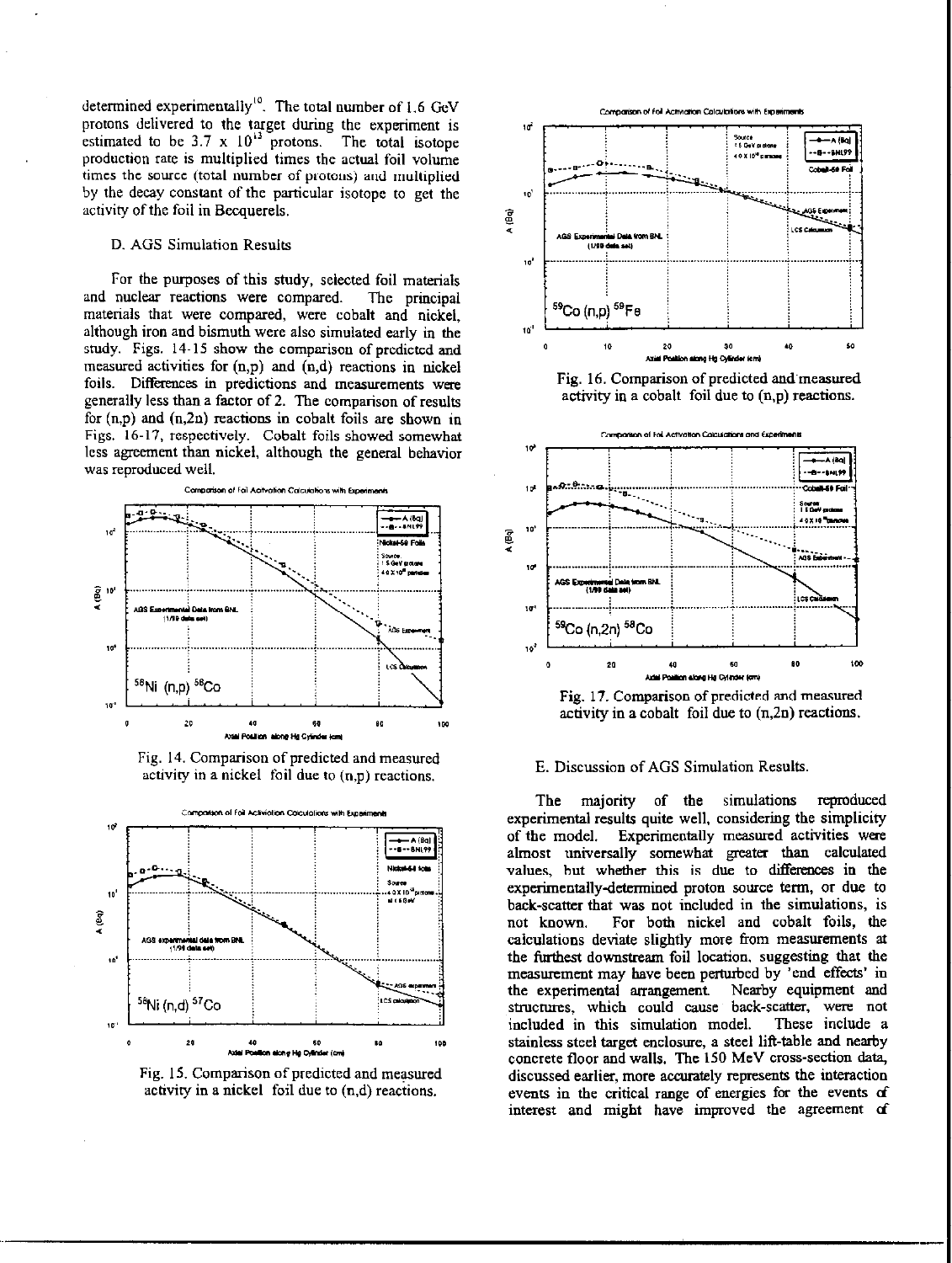calculations with the experiment. Unfortunately, the partial reaction cross sections. necessary to calculate individual reactions are not available for the LA150 library. It is. however, very encouraging that even this simple model gave reasonable agreement with experimental measurements.

F. Summary of AGS Simulations

A simple model was able to reasonably reproduce experimental results in most cases. Agreement within factors of  $1.5 - 1.7$  were typical for these cases. All of the essential structure of the behavior of the experimental data was reliably reproduced in the simulations. Inclusion of additional details of the experimental enviroument will likely improve the agreement by adding scattering, onto the foils, which does not occur in this simple case.

#### REFERENCES

- I. Conceptual Design Report. The NSNS Collaboration. NSNSICDR-2N2, May 1997.
- 2. L.A. Charlton, J.M. Barnes, T.A. Gabriel, J.O. Johnson, "Spallation Neutron Source Moderator Design," Nucl. Instr and Meth. A, 411, p. 494, (1998).
- 3. L.A. Charlton, J.M. Barnes, T.A. Gabriel, J.O. Johnson, J.M. Carpenter, R.K. Crawford, "Initial Neutmnic Target Station Studies for the National Spallation Neutron Source (NSNS)," Nucl. Instr. and Meth. A, 400, p. 419, (1997).
- 4. R.E. Prael, H. Lichtenstein. "Users Guide to LCS: The LAHET Code System." Los Alamos National Laboratory, LA-UR-X9-3014 (1989).
- 5. R.E. Prael and D.G. Madland. "LAHET Code System Modifications for LAHET2.S." Los Alamos National Laboratory, LA-UR-95-3609 (1995).
- 6. J.F. Briesmeister, Ed. "MCNP-A General Monte Carlo N-particle Transpon Code- Version 48, Los Alamos National Laboratory, LA-12625-M Version 4B (1997).
- 7. H.G. Hughes, R.E. Prael and R.C. Little, "MCNPX-The LAHET/MCNP Code Merger," Los Alamos National Laboratory, Tech. Report. XTM-RN(U) 96-012 (1997).
- 8. H.G Hughes et al., "Recent Developments in MCNPX," Proc. of AccAPP '98, Gatlinburg, Sep. 20. 23, 1998, American Nuclear Society (1998).
- 9. L.A. Charlton, E. Jerde, D.C. Glasgow, T.A. Gabriel. "Fail Analysis of 1 .S GeV Proton Bombardment of a Mercury Target," Nucl. Instr. and Meth. A, 425, p. 371 (1999).
- IO. JAERJ Team. Status of AGS Experiments of Nov. 98 Run, Presented at the Meeting of the AGS Spallatiou Target Experiment (ASTE), March 2-3, 1999, Villingen, Switzerland.
- 11. M.B. Chadwick et al., "Cross-Section Evaluations to 150 MeV for Accelerator-Driven Systems and Implementation in MCNPX," Nucl. Sci, and Engr., 131, No.3 (1999), p293.
- 12. Lawrence Livermore National Laboratory, Nuclear Data Group, unpublished data
- 13. R.E. Prael, "HTAPE3X for Use with MCNPX," Los Alamos National Laboratory, LA-UR-99-1992 (1999).